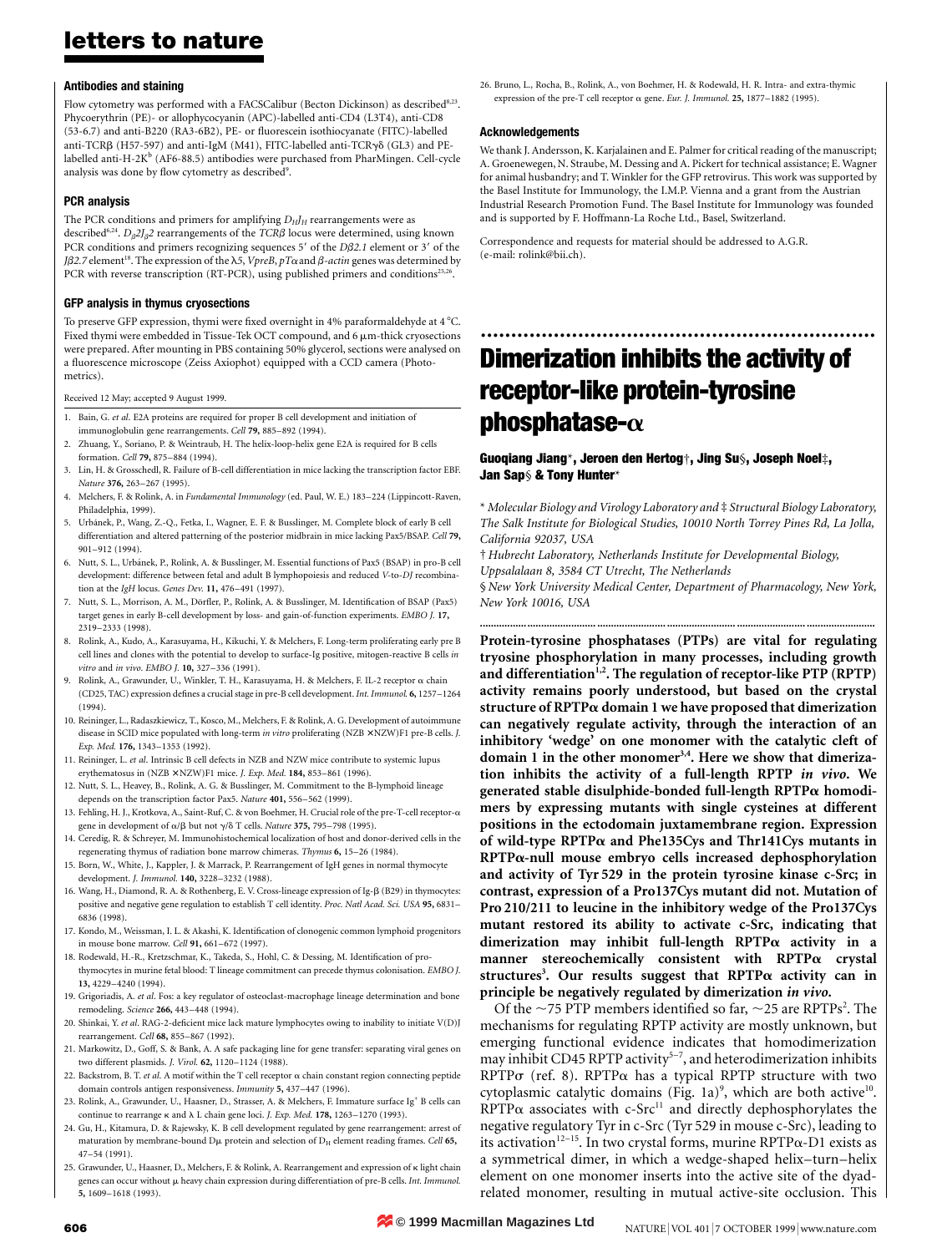are no other Cys in the RPTP $\alpha$  ectodomain, the free Cys should form an interchain disulphide bond between two RPTPa molecules if they can dimerize, thus stabilizing the dimer. Because TMDs are generally  $\alpha$ -helical and are thought to emerge from the membrane in an  $\alpha$ -helical conformation, these mutants would place a Cys at four different phases on the  $\alpha$ -helical wheel, which repeats every seven residues. Dimers of the four Cys mutants should have the two intracellular catalytic domains in different relative rotational orientations, which could be important if a specific spatial relationship is necessary to bring about attenuation of PTP activity by dimeriza-

The wild-type  $RPTP\alpha$  and Cys-mutant proteins, which were overexpressed in HEK 293 cells by transient transfection, all

tion, as is the case for Neu/ErbB2 activation $17$ .

indicated that RPTP $\alpha$  may be able to form dimers and that, if formed, these dimers would have decreased PTP activity<sup>3</sup>.

To test this model, we generated covalently stabilized RPTP $\alpha$ dimers with an intermolecular disulphide bond by introducing single unpaired Cys at several positions in the extracellular domain in the region immediately adjacent to the transmembrane domain (TMD) (residues 143–166), as done for Neu/ErbB2 (refs 16, 17) and the epidermal growth factor  $(EGF)$  receptor<sup>18</sup>. To maximize the chances of obtaining disulphide-linked RPTP $\alpha$  dimers, we made four single Cys mutations (F135C, P137C, D139C and T141C) within a seven-residue span (residues 135–141), directly aminoterminal to the TMD (residues 143–166) of a haemagglutinin (HA)-tagged full-length (FL) RPTP $\alpha$  construct (Fig. 1a). As there



**Figure 2** Mutant FL–137C has a much reduced ability to activate c-Src in RPTPα<sup>-/−</sup> cells. **a**, In vitro phosphorylation. RPTP $\alpha^{+/+}$  cells and RPTP $\alpha^{-/-}$  cells were either mock-infected (−), infected with control virus not encoding RPTPa (V) or infected with retrovirus expressing FL, FL-135C, FL-137C or FL-141C as indicated. Monoclonal antibody (mAB) 327 was used for c-Src immunoprecipitation from cell lysates (+) (lanes 2–8) but was omitted in the control (−) (lane 1). Panel I, Phosphorimage showing enolase phosphorylated by c-Src and autophosphorylated c-Src. Panel II, Immunoblot with mAB 327 showing the levels of c-Src in the immunoprecipitate (IPs). Panel III, The specific activity of c-Src was determined as the ratio of the level of phosphorylated enolase in panel I (quantified by phosphorimaging using ImageQuant software) to the level of c-Src in panel II (quantified by densitometry using NIH Image Version 1.57 software). Panel IV,

Immunoblot of whole cell lysates with mAB 12CA5 showing the levels of exogenously expressed HA-tagged RPTP $\alpha$ . Panel V, Corrected relative specific activity of c-Src was determined by normalizing the relative c-Src specificity in panel III with RPTP $\alpha$  expression level in panel IV (quantified by densitometry using NIH Image Version 1.57 software). Similar results were observed in three experiments, and the results of a representative experiment are shown. **b**, Analysis of c-Src phosphorylation by CNBr phosphopeptide mapping performed four days after retroviral infection as described<sup>12</sup>. Panel I, Phosphorimage. Panel II, Quantification of the  $4,000 M_B$  phosphorylated-Tyr529-containing phosphopeptide using ImageQuant software. Panel III, RPTP $\alpha$  in the <sup>32</sup>P-labelled lysate was immunoprecipitated and detected by IB using mAB 12CA5.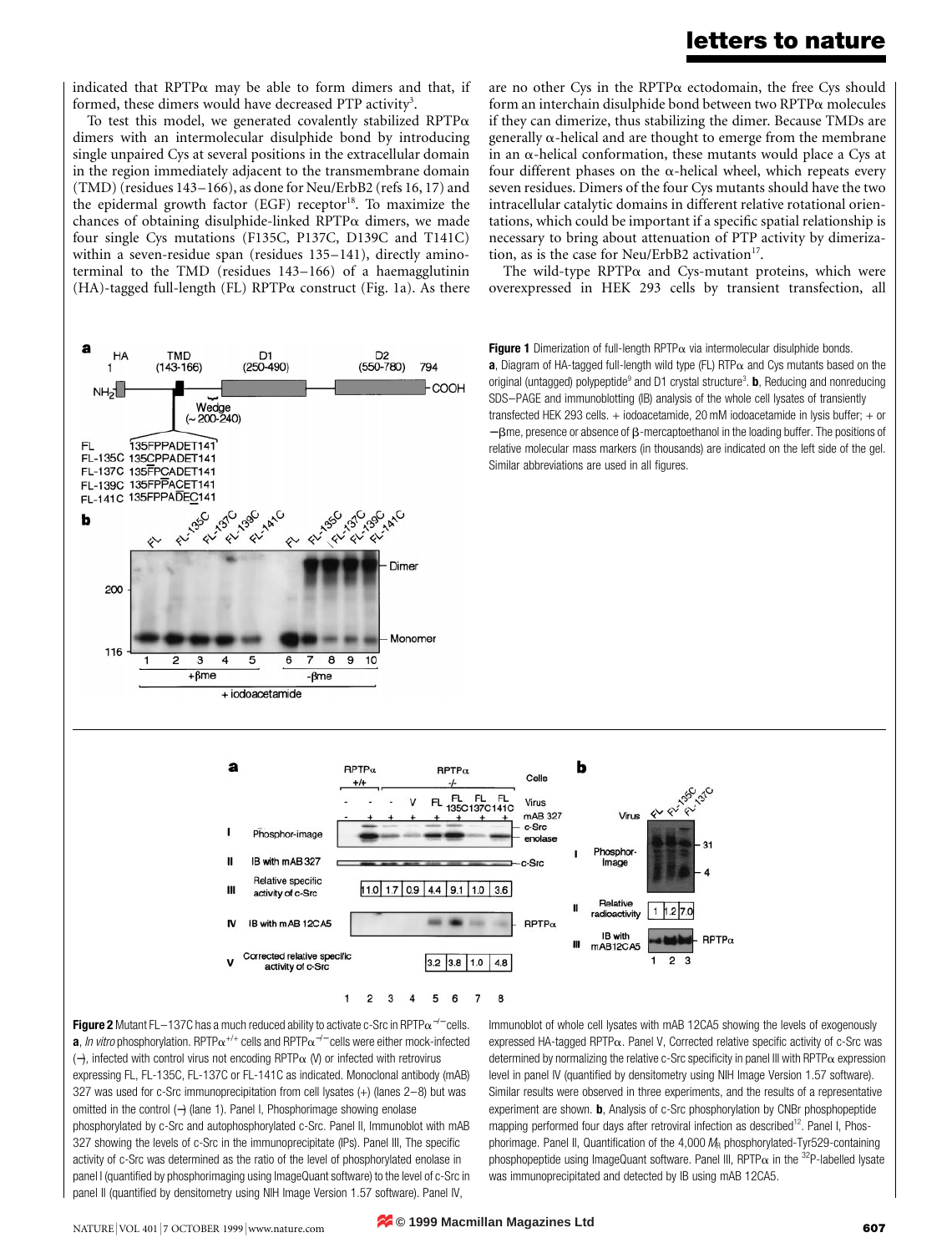migrated at a relative molecular mass of  $\sim$ 130 K in SDS–polyacrylamide gel electrophoresis (PAGE) under reducing conditions, as determined by immunoblotting (Fig. 1b, lanes 1–5). In contrast, all of the Cys-mutant proteins, but not the wild-type protein, migrated predominantly at  $\sim$ 260 K under nonreducing conditions (Fig. 1b, lanes  $6-10$ ). This indicates that the RPTP $\alpha$  proteins were correctly expressed and fully glycosylated, and that the Cys mutants efficiently oligomerized *in vivo* through disulphide-bond formation. We confirmed that the RPTP $\alpha$  oligomers were actually homodimers because FL-135C and a truncated FL-135C mutant lacking the cytoplasmic domain formed heterodimers when coexpressed in 293 cells (data not shown).

We have been unable to assay the PTP activity of the Cys dimers *in vitro*, because the iodoacetamide included in the lysis buffer to prevent cleavage of the RPTP $\alpha$  dimers following cell lysis alkylates the active-site Cys and abrogates catalytic activity. In the absence of iodoacetamide, the proportion of dimeric  $RPTP\alpha$  was significantly reduced because endogenous cellular glutathione reduces the disulphide bond and thus dissociates the dimer (data not shown). For this reason, we resorted to an *in vivo* assay for  $RPTP\alpha$  activity, in which we determined the ability of retrovirally transduced wild-type and mutant RPTPa to dephosphorylate Tyr 529 of c-Src and thereby increase the activity of c-Src in RPTP $\alpha^{-/-}$  fibroblasts derived from RPTP $\alpha$  knock-out mice<sup>14</sup>. RPTP $\alpha^{-/-}$  cells have greatly reduced  $c$ -Src activity<sup>14</sup>. Four days after retroviral infection, when expression of RPTP $\alpha$  protein peaked (data not shown), infected RPTP $\alpha^{-/-}$  cells were lysed (for technical reasons we have been unable to generate an FL-139C retrovirus). Endogenous c-Src protein was isolated by



**Figure 3** Membrane localization of RPTP $\alpha$  proteins. Immunofluorescence staining of RPTPa<sup>−</sup>/<sup>−</sup> cells infected with control retrovirus (**a**), retrovirus expressing FL (**b**) or FL-137C (c) was performed as described<sup>23</sup> using mAB 12CA5 and goat anti-mouse Ig-Texas Red (1:200 dilution; Southern Biotechnology, Inc.). Confocal microscopy images are shown. Red fluorescence, HA-tagged RPTPa. Green fluorescence, GFP. **d**, Cell-surface biotinylation of intact transiently transfected 293 cells was performed as described<sup>28</sup> using EZlink-Sulfo-NHS-LC-Biotin (Pierce). FL and FL-137C proteins were immunoprecipitated with antiserum 5478 and detected by IB with either Streptavidin-HRP for surfaceexpressed RPTP $\alpha$  (top) or mAB 12CA5 for total RPTP $\alpha$  (bottom).

immunoprecipitation using anti-Src monoclonal antibody 327, and its activity was measured by *in vitro* phosphorylation experiments using enolase as a substrate. c-Src activity was clearly detectable in RPTP $\alpha^{+/+}$  cells (Fig. 2a, I and II, lane 2), being  $\sim$  40 fold higher than that in a control without monoclonal antibody 327 (compare lanes 1 and 2, quantification not shown). As shown previously<sup>14</sup>, the specific activity of c-Src was  $\sim$ 6 fold lower in RPTP $\alpha^{-/-}$  cells than in  $RPTP\alpha^{+/+}$  cells (Fig. 2a, I, II and III, lanes 2 and 3). Expression of the wild-type RPTP $\alpha$  (FL) significantly increased the specific activity of c-Src (lanes 4 and 5), as did the expression of FL-135C and FL-141C (Fig. 2a, lanes 4, 6 and 8). However, expression of FL-137C did not activate c-Src (lanes 4 and 7). Immunoblotting analysis showed that FL-137C was expressed to at least the same level as FL-141C (Fig. 2a, IV, lanes 7 and 8). In fact, FL-137C failed to activate c-Src, as well as the wild type, even when it was expressed at a higher level than the wild-type protein (see Fig. 4). When corrected for  $RPTP\alpha$  expression levels, FL, FL-135C, and FL-141C proteins all activated c-Src to a similar extent, whereas FL-137C always activated c-Src more weakly (Fig. 2a, V, lanes 5, 6, 7 and 8). CNBr peptide mapping of *in vivo* 32P-labelled c-Src indicates that c-Src Tyr 529 phosphorylation was higher in cells expressing FL-137C than in cells expressing FL or FL-135C, consistent with the lower Src activity in the FL-137C-expressing cells (Fig. 2b). Similar results were obtained from multiple experiments.

Immunofluorescence confocal microscopy showed indistinguishable plasma membrane staining for  $RPTP\alpha$  in cells expressing either FL (Fig. 3b) or FL-137C (Fig. 3c), whereas plasma membrane staining was not detected in the cells infected with control retrovirus (Fig. 3a). Cell-surface labelling by biotinylation followed by immunoprecipitation of  $RPTP\alpha$  showed that FL and FL-137C were localized to the cell surface in proportion to their expression levels (Fig. 3d, lanes 1 and 2). We therefore conclude that FL-137C was correctly localized to the plasma membrane. Together, these results indicate that dimerization through Cys at position 137, but not at position 135 or position 141, reduces the ability of  $RPTP\alpha$ to dephosphorylate Try 529 in c-Src. Our results also indicate that an inhibited dimer may only form when the monomers in the dimer are oriented in a particular geometry with respect to one another. In other words, to be functionally inhibited, the PTP dimer may require a specific rotational coupling, as is the case for activation of Neu/ErbB2 by Cys-induced dimerization<sup>17</sup>. By chemical crosslinking, we have obtained evidence that full-length  $RPTP\alpha$  homodimerizes extensively on the cell surface (G.J., J.d.H. and T.H., unpublished observations). However,  $RPTP\alpha$  exists on the cell surface as populations of monomers and dimers in equilibrium,





**© 1999 Macmillan Magazines Ltd**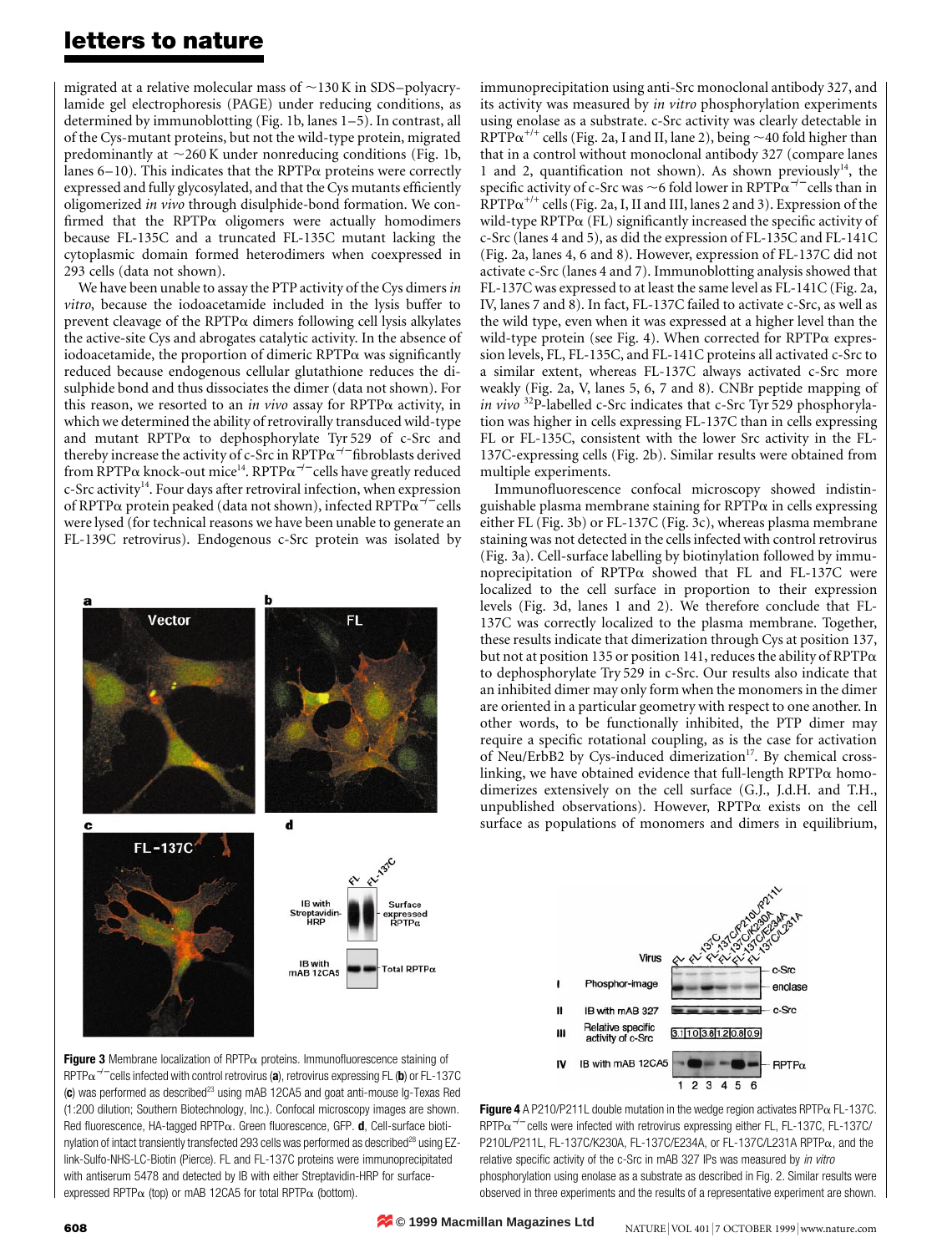and the inhibition by Cys 137-mediated dimerization therefore occurs by locking  $RPTP\alpha$  into the inactive dimeric state.

To test whether the wedge-mediated interactions predicted by the  $RPTP\alpha$  D1 crystal structure are needed for the loss of activity in the FL-137C dimer, we investigated the effect of wedge mutations on the activity of the FL-137C mutant protein. Mutations in the wedge region were made in FL-137C by substituting Pro 210/211 with Leu, and Lys 230, Glu 234 and Leu 231 individually with Ala. Pro 210 and 211 are in the elbow of the wedge and play an important role in holding the wedge rigid, and Lys 230 and Glu 234 make direct contacts with residues in the active site, whereas Leu 231, mutated as a control, does not appear to be involved in dimerization<sup>3</sup>. Expression of FL-137C/P210L/P211L led to activation of c-Src to a similar extent as FL RPTPa (Fig. 4, I, II and III, lanes 1 and 3), whereas expression of FL-137C, FL-137C/K230A, FL-137C/E234A and FL-137C/L231A did not activate c-Src (Fig. 4, I, II and III, lanes 2, 4, 5 and 6), even when expressed at much higher levels than the FL and FL-137C/P210L/P211L proteins (Fig. 4, IV, lanes 1, 2, 3, 5 and 6). Similar results were obtained in repeated experiments (the wedge mutants were typically expressed at lower levels than FL-137C; in Fig. 4, the expression of FL wild-type protein was atypically low, but this experiment was chosen because its level is equal to that of FL-137C/P210L/P211L). Consistent with the *in vitro* phosphorylation experiments, immunoblotting analysis using monoclonal antibody clone 28 (ref. 19), which recognizes the activated form of c-Src containing unphosphorylated Tyr 529, showed that c-Src Tyr 529 phosphorylation was lower in cells expressing FL or FL-137C/P210L/P211L than in cells expressing FL-137C and other wedge mutants (data not shown). Cell-surface labelling by biotinylation showed that all the wedge mutants were localized to the cell surface in proportion to their expression levels, as with FL and FL-137C (data not shown). This indicates that the P210/211L double mutations, but not the single mutations in the wedge region, significantly restored the activity of FL-137C. Consistent with the c-Src activity assay, chemical crosslinking experiments showed that P210/P211L double mutation reduced the dimerization efficiency of RPTPa compared with wild type (G.J., J.d.H. and T.H., unpublished observations).

In summary, our evidence indicates that RPTPa can dimerize *in vivo*, and that dimerization decreases the catalytic activity of fulllength RPTPa *in vivo* through a wedge region interaction, as proposed<sup>3</sup>. This is also in keeping with results from the EGFR-CD45 dimer<sup>6</sup>. As other RPTPs have the potential to dimerize<sup>7,20</sup>, dimerization may represent a physiologically relevant negative regulatory mechanism for a subset of RPTPs as proposed<sup>3,4</sup>; however, there is structural evidence that other RPTPs may not be regulated by dimerization<sup>21,22</sup>. The mechanism by which RPTP $\alpha$ dimerization might be regulated remains to be elucidated. Phosphorylation of Ser 180/204 in the juxtamembrane region by protein kinase C, which enhances activity, is one possible mechanism<sup>23,24</sup>. Alternatively, a ligand that induces dimerization of RPTP $\alpha$  or stabilizes the monomeric state may exist.

## **Methods**

## **Expression vectors, site-directed mutagenesis and antibodies**

The complementary DNA encoding a full length murine  $\text{RPTP}\alpha$  (FL) with an HA epitope inserted between amino acids 19 and 20 has been described<sup>25</sup>. Cys mutants FL-135C, FL-137C, FL-139C and FL-141C (Fig. 1a) were prepared using the Quikchange Site-Directed Mutagenesis Kit (Stratagene) with sense mutagenesis primers: 135C Top (5'-ccactccagaaa cctggcccccggcag-3'); 137C Top (5'-ccagaaaccttcccctgtgcagatgagacacc-3'); 139C Top (5'ccccccggcatgtgagacaccaattattgc-3'); and 141C Top (5'-cccggcagatgagtgtccaattattgcgg-3'). Wedge mutants in the P137C background were also prepared by mutagenesis using the following sense primers: P210/211L (5'-aggaagtacctactactgcctgtg-3'); D227A (5'agaatggctgctgacaataag-3'); K230A (5'-gatgacaatgcgatcttcaga-3'); E234A (5'-ctcttcagagcagaattcaac-3'); and L231A (5'-gacaataaggccttcagagaa-3'). The cDNAs were cloned into both the mammalian expression vector pSG5 (ref. 25) and the retroviral expression vector pCR2. pCR2 is a bicistronic vector based on the pCL series<sup>26</sup> (C.A. Joazeiro, unpublished data), and the recombinant vector expresses green fluorescent protein (GFP) and RPTPa simultaneously. 12CA5 is a mouse monoclonal antibody against the HA epitope; 5478 is a

rabbit polyclonal antiserum raised against a glutathione-*S*-transferase (GST)-fusion protein containing the entire cytoplasmic domain of murine  $RPTP\alpha$  (ref. 23); 327 is a mouse monoclonal antibody raised against v-Src that also recognizes c-Src<sup>27</sup>.

## **Cells, transient transfections, retrovirus packaging and infections**

 $\text{RPTP}\alpha^{-/-}$  cells and  $\text{RPTP}\alpha^{+/+}$  cells are embryonic fibroblasts derived from  $\text{RPTP}\alpha$  knockout mice and normal (control) mice, respectively<sup>14</sup>. These and HEK 293 cells were cultured in Dulbecco's-modified Eagle's medium supplemented with 10% fetal bovine serum at  $37^{\circ}$ C and  $10\%$  CO<sub>2</sub>. Transient transfection of 293 cells was done by calcium phosphate precipitation<sup>12</sup>. For protein expression, cells were harvested 48 h after transfection. For retrovirus production, 15  $\mu$ g recombinant retrovirus vector and 10 $\mu$ g ecotropic packaging vector pCL.ECO26 were co-transfected into 293 cells. Media containing retrovirus were harvested at 36, 48 and 60 h by replenishing 3 ml of fresh medium after each harvest, and the virus-containing media were pooled and filtered. For infection, RPTP $\alpha^{-/-}$  cells were seeded onto 50-mm tissue-culture dishes 24 h before infection with the viruscontaining media containing 5  $\mu$ g ml<sup>-1</sup> polybrene every 12 h, a total of three times. Generally, nearly 100% of the cells were GFP positive and infected, as judged by fluorescence-activated cell sorting analysis (data not shown).

## **Immunoprecipitation and in vitro phosphorylation**

RPTPa<sup>−</sup>/<sup>−</sup> cells were seeded onto 50-mm plates and infected with retrovirus as described above.  $\text{RPTP}^{+/+}$  cells, when used, were exposed to polybrene but not to retrovirus. Cells were lysed in 0.75 ml RIPA buffer<sup>23</sup>. The levels of exogenously overexpressed RPTP $\alpha$  were determined by immunoblotting whole cell lysates using monoclonal antibody 12CA5. The c-Src was immunoisolated with anti-Src monoclonal antibody 327 and its activity was assayed by *in vitro* phosphorylation experiments using enolase as substrate as described<sup>12</sup>. The levels of c-Src in the immunoprecipitates were determined by immunoblotting using monoclonal antibody 327.

#### Received 5 July; accepted 26 August 1999.

- 1. Hunter, T. Protein kinases and phosphatases: the yin and yang of protein phosphorylation and signaling. *Cell* **80,** 225–236 (1995).
- 2. Tonks, N. K. & Neel, B. G. From form to function: signaling by protein tyrosine phosphatases. *Cell* **87,** 365–368 (1996).
- 3. Bilwes, A. M., den Hertog, J., Hunter, T. & Noel, J. P. Structural basis for inhibition of receptor proteintyrosine phosphatase a by dimerization. *Nature* **382,** 555–559 (1996).
- 4. Weiss, A. & Schlessinger, J. Switching signals on or off by receptor dimerization. *Cell* **94,** 277–280 (1998).
- 5. Desai, D. M., Sap, J., Schlessinger, J. & Weiss, A. Ligand-mediated negative regulation of a chimeric transmembrane receptor tyrosine phosphatase. *Cell* **73,** 541–554 (1993).
- 6. Majeti, R., Bilwes, A. M., Noel, J. P., Hunter, T. & Weiss, A. Dimerization-induced inhibition of receptor protein tyrosine phosphatase function through an inhibitory wedge. *Science* **279,** 88–91 (1998).
- 7. Felberg, J. & Johnson, P. Characterization of recombinant CD45 cytoplasmic domain proteins. Evidence for intramolecular and intermolecular interactions. *J. Biol. Chem.* **273,** 17839–17845 (1998).
- 8. Wallace, M. J., Fladd, C., Batt, J. & Rotin, D. The second catalytic domain of protein tyrosine phosphatase d (PTPd) binds to and inhibits the first catalytic domain of PTPs. *Mol. Cell. Biol.* **18,** 2608–2616 (1998).
- 9. Sap, J., D'Eustachio, P., Givol, D. & Schlessinger, J. Cloning and expression of a widely expressed receptor tyrosine phosphatase. *Proc. Natl Acad. Sci. USA* **87,** 6112–6116 (1990).
- 10. Wu, L., Buist, A., den Hertog, J. & Zhang, Z. Y. Comparative kinetic analysis and substrate specificity of the tandem catalytic domains of the receptor-like protein-tyrosine phosphatase a. *J. Biol. Chem.* **272,** 6994–7002 (1997).
- 11. Harder, K. W., Moller, N. P., Peacock, J. W. & Jirik, F. R. Protein-tyrosine phosphatase a regulates Src family kinases and alters cell-substratum adhesion. *J. Biol. Chem.* **273,** 31890–31900 (1998).
- 12. den Hertog, J. *et al.* Receptor protein tyrosine phosphatase  $\alpha$  activates pp60<sup>c-src</sup> and is involved in neuronal differentiation. *EMBO J.* **12,** 3789–3798 (1993).
- 13. Zheng, X. M., Wang, Y. & Pallen, C. J. Cell transformation and activation of  $\rm p p 60^{c-src}$  by overexpression of a protein tyrosine phosphatase. *Nature* **359,** 336–339 (1992).
- 14. Su, J., Muranjan, M. & Sap, J. Receptor protein tyrosine phosphatase a activates Src-family kinases and controls integrin-mediated responses in fibroblasts. *Curr. Biol.* **9,** 505–511 (1999).
- 15. Ponniah, S., Wang, D. Z., Lim, K. L. & Pallen, C. J. Targeted disruption of the tyrosine phosphatase PTPa leads to constitutive downregulation of the kinases Src and Fyn. *Curr. Biol.* **9,** 535–538 (1999).
- 16. Cao, H., Bangalore, L., Dompe, C., Bormann, B. J. & Stern, D. F. An extra cysteine proximal to the transmembrane domain induces differential cross-linking of p185neu and p185neu\*. *J. Biol. Chem.* **267,** 20489–20492 (1992).
- 17. Burke, C. L. & Stern, D. F. Activation of Neu (ErbB-2) mediated by disulfide bond-induced dimerization reveals a receptor tyrosine kinase dimer interface. *Mol. Cell. Biol.* **18,** 5371–5379 (1998).
- 18. Sorokin, A., Lemmon, M. A., Ullrich, A. & Schlessinger, J. Stabilization of an active dimeric form of the epidermal growth factor receptor by introduction of an inter-receptor disulfide bond. *J. Biol. Chem.* **269,** 9752–9759 (1994).
- 19. Kawakatsu, H. *et al*. A new monoclonal antibody which selectively recognizes the active form of Src tyrosine kinase. *J. Biol. Chem.* **271,** 5680–5685 (1996).
- 20. Takeda, A., Wu, J. J. & Maizel, A. L. Evidence for monomeric and dimeric forms of CD45 associated with a 30-kDa phosphorylated protein. *J. Biol. Chem.* **267,** 16651–16659 (1992).
- 21. Hoffmann, K. M., Tonks, N. K. & Barford, D. The crystal structure of domain 1 of receptor proteintyrosine phosphatase m. *J. Biol. Chem.* **272,** 27505–27508 (1997).
- 22. Nam, H. J., Poy, F., Krueger, N. X., Saito, H. & Frederick, C. A. Crystal structure of the tandem phosphatase domains of RPTP LAR. *Cell* **97,** 449–457 (1999).
- 23. Tracy, S., van der Geer, P. & Hunter, T. The receptor-like protein-tyrosine phosphatase, RPTP a, is phosphorylated by protein kinase C on two serines close to the inner face of the plasma membrane. *J. Biol. Chem.* **270,** 10587–10594 (1995).